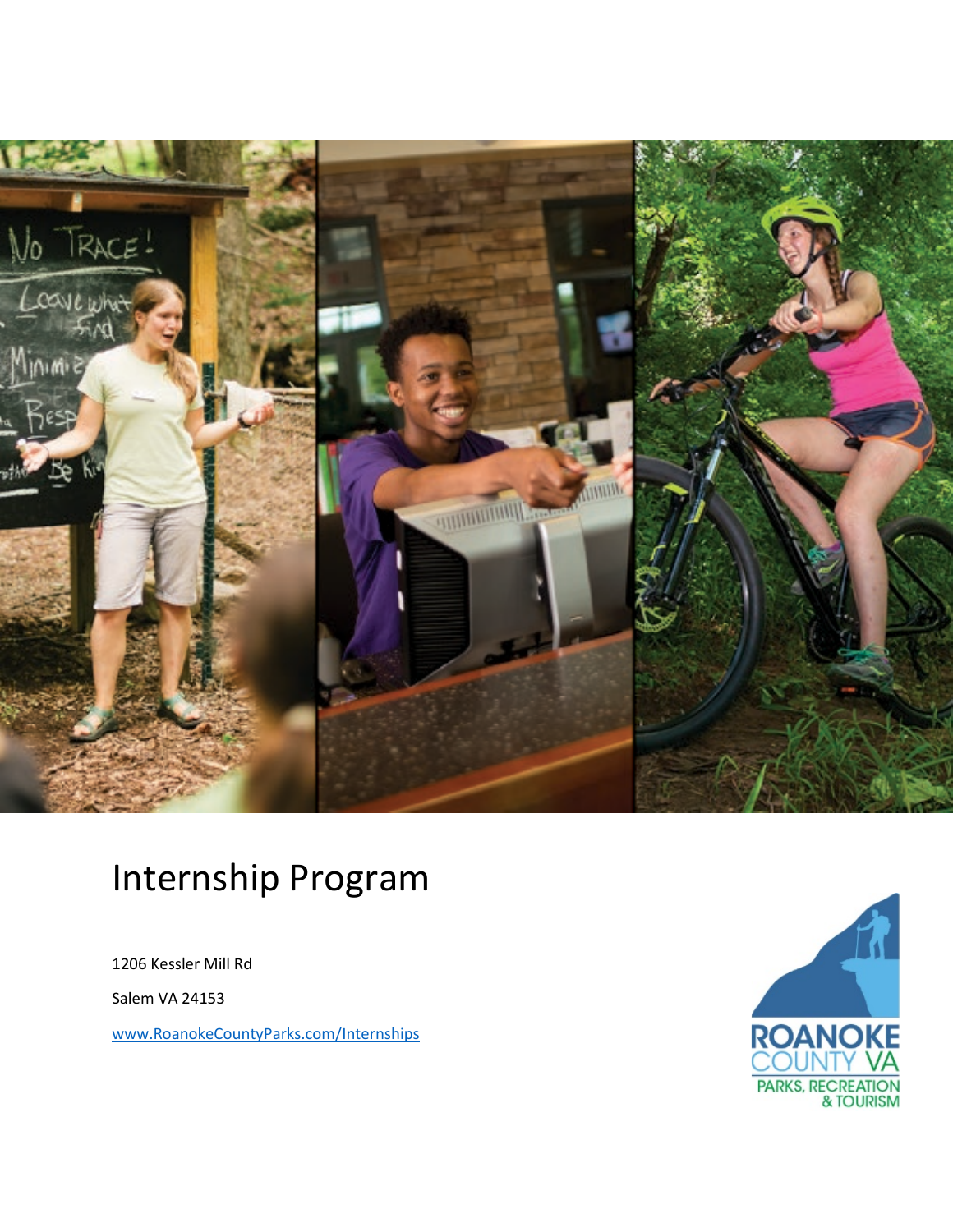### Roanoke County Parks, Recreation and Tourism – Mission

Our vision is to build the Roanoke County Parks, Recreation and Tourism system that is centered on meeting the community values of high quality parks, recreation facilities, programs and events. Our vision is to support our residents' needs and desires for cost effective and accessible parks and programs for people of all ages with best in class customer service contributing to high economic value and pride for living and working in the County.

## History

In 1968, Roanoke County developed a plan calling for the creation of the Parks and Recreation Department for the purpose of providing quality recreation and education opportunities for its citizens. As a result, numerous recreation facilities and county parks have been developed to offer a wide variety of activities to residents. Therapeutic Recreation was added in 1976, and Tourism was added in 2001, turning Parks and Recreation into Parks, Recreation and Tourism (PRT). Today, the department provides a wide variety of leisure services and facilities for the 90,000 residents of Roanoke County.

Roanoke County has 22 community parks and seven regional parks. These parks including picnic shelters, sports fields, disc golf, hiking and biking trails, an equestrian center, fishing, water access for canoeing/kayaking/SUP, camping, and playgrounds.

The County has three small facilities and four regional facilities that include indoor and outdoor pools, picnic shelters, fitness and wellness equipment, pottery and art studios, gymnasiums, rental space and multipurpose rooms.

The Roanoke County Board of Supervisors appoints the thirteen-member Parks, Recreation and Tourism Advisory Commission. The Commission: 1) acts as the advisory body to the Director of Parks and Recreation; 2) makes recommendations to the Board of Supervisors and County Administration after consultation with the department director ; 3) cultivates and maintains a well informed and continuous understanding of department services, appreciation for the related needs of all residents, and effective and active public relations/community involvement program

### Internship Overview

The duration of an internship with PRT will be 12-14 weeks, up to 40 hours a week. *PRT will work with college and universities on additional requirements.*

### Areas of Study

Roanoke County Parks, Recreation, and Tourism can offer internships in the following areas:

- Recreation Administration
- Recreation Leadership
- Therapeutic Recreation
- Outdoor Recreation
- Environmental Science/Studies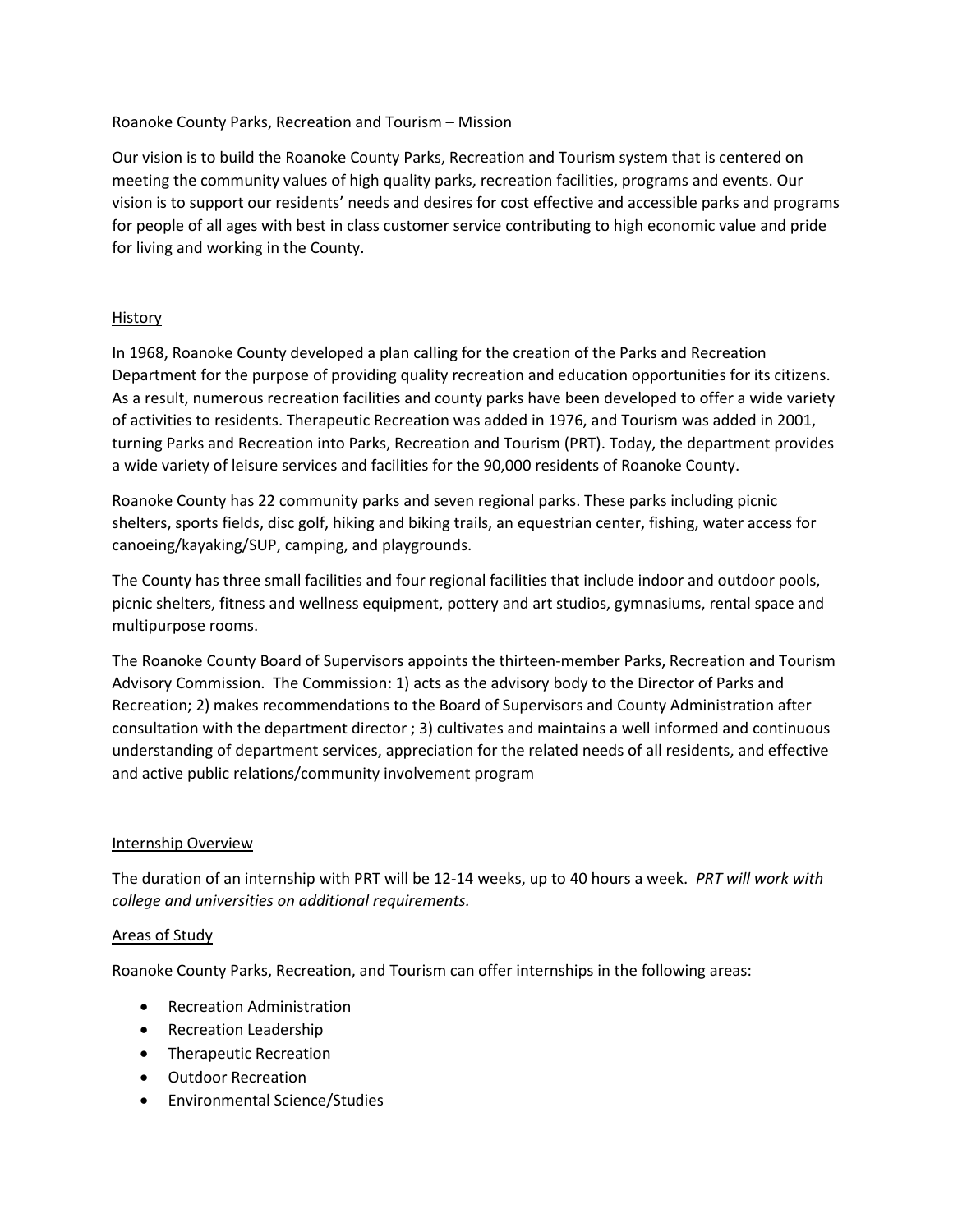- Health and Physical Education/ Human Performance
- Personal Training
- Coaching
- Health Sciences
- Early Childhood Development
- Communication and Media
- Marketing
- Business/Business Administration

Successful Roanoke County Parks, Recreation, and Tourism interns have gone on to get full time positions as Certificated Therapeutic Recreation Specialists in community and clinical setting, marketing with public and private organizations, Outdoor Programmer for public and private organizations, National Park Ranger, Adventure Guiding, Resort Hospitality, Architectural Design business owner, University and College Special Events, and Athletic Coordinator.

## Qualifications:

The student will be considered for internship placement and full time field experience will occur after successful completion of all academic coursework required by the college or university and the following criteria:

- **EXECOMPLE COMPLET** Completion of the PRT intern application and hiring process
- Successfully complete a background and child protective services check, as needed
- Compliance with all Roanoke County Employee training criteria and specific paperwork
- Willingness and ability to work a flexible schedule to include any combination of days, evenings, and weekends as needed by PRT

Interested students will apply for an internship through the Roanoke County application available at Roanoke County webpage :

### <https://www.governmentjobs.com/careers/roanokeva>

Interns will go through an interview process, with the most qualified person being selected. A written internship contract must be signed by the PRT intern supervisor, the student, and a representative of the college, or university.

Interns will be evaluated at the mid-term and completion of their internship, as required by their college or university.

### **Internship Goals & Objectives:**

### **Goal of an Internship with Roanoke County Parks, Recreation and Tourism:**

To provide the student with a practical learning experience in aspects of working in a local government recreation department.